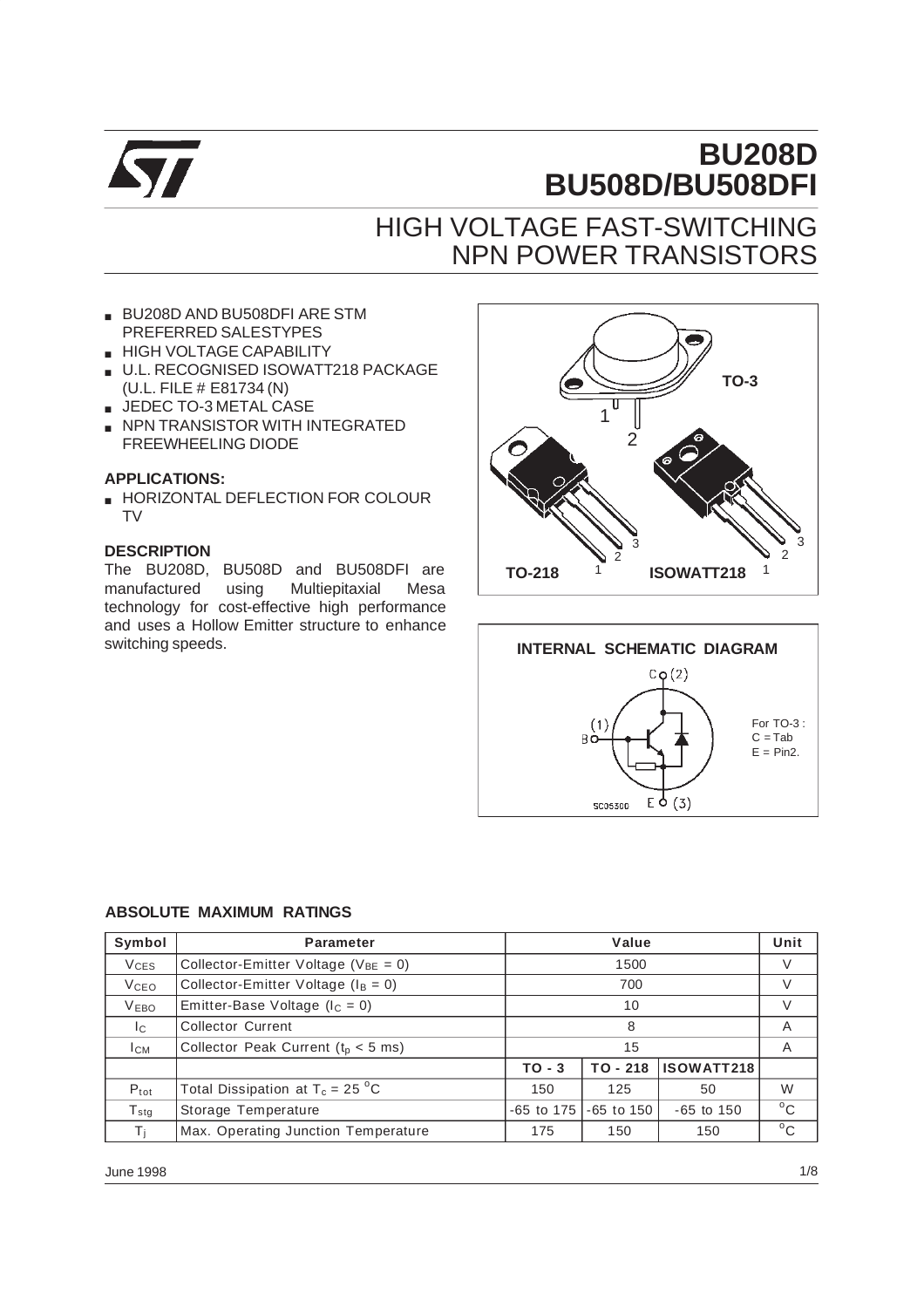### **THERMAL DATA**

|               |                                          |     | $TO-3$ | TO-218 | <b>ISOWATT218</b> |              |
|---------------|------------------------------------------|-----|--------|--------|-------------------|--------------|
| $Rthi - case$ | Thermal .<br>Resistance<br>Junction-case | Max |        |        | د . ک             | $\rm{^o}C/W$ |

#### **ELECTRICAL CHARACTERISTICS**  $(T_{\text{case}} = 25 \text{ °C}$  unless otherwise specified)

| Symbol                     | <b>Parameter</b>                                          | <b>Test Conditions</b>                                                       | Min. | Typ.     | Max.          | Unit       |
|----------------------------|-----------------------------------------------------------|------------------------------------------------------------------------------|------|----------|---------------|------------|
| $l$ <sub>CES</sub>         | Collector Cut-off<br>Current ( $V_{BE} = 0$ )             | $V_{CE} = 1500 V$<br>$T_i = 125 °C$<br>$V_{CF} = 1500 V$                     |      |          | 1<br>2        | mA<br>mA   |
| <b>LEBO</b>                | <b>Emitter Cut-off Current</b><br>$(IC = 0)$              | $V_{FB} = 5 V$                                                               |      |          | 300           | mA         |
| VCEO(sus)                  | Collector-Emitter<br>Sustaining Voltage                   | $c = 100$ m A                                                                | 700  |          |               | $\vee$     |
| $VCE(sat)*$                | Collector-Emitter<br><b>Saturation Voltage</b>            | $c = 4.5 A$<br>$I_B = 2A$                                                    |      |          | 1             | $\vee$     |
| $V_{BE(sat)}$ *            | Base-Emitter<br>Saturation Voltage                        | $I_C = 4.5 A$<br>$I_B = 2 A$                                                 |      |          | 1.3           | $\vee$     |
| $t_{\rm s}$<br>$t_{\rm f}$ | <b>INDUCTIVE LOAD</b><br>Storage Time<br><b>Fall Time</b> | $I_C = 4.5$ A $h_{FE} = 2.5$ $V_{CC} = 140$ V<br>$L_c = 0.9$ mH $L_B = 3$ uH |      | 7<br>550 |               | ms<br>ns   |
| $V_F$                      | Diode Forward Voltage                                     | $I_F = 4 A$                                                                  |      |          | $\mathcal{P}$ | $\vee$     |
| fτ                         | <b>Transition Frequency</b>                               | $c = 0.1 A$<br>$V_{CE} = 5$ V f = 5 MHz                                      |      | 7        |               | <b>MHz</b> |

∗ Pulsed: Pulse duration = 300 µs, duty cycle 1.5 %



Safe Operating Area (TO-3) Safe Operating Area (TO-218/ISOWATT218)

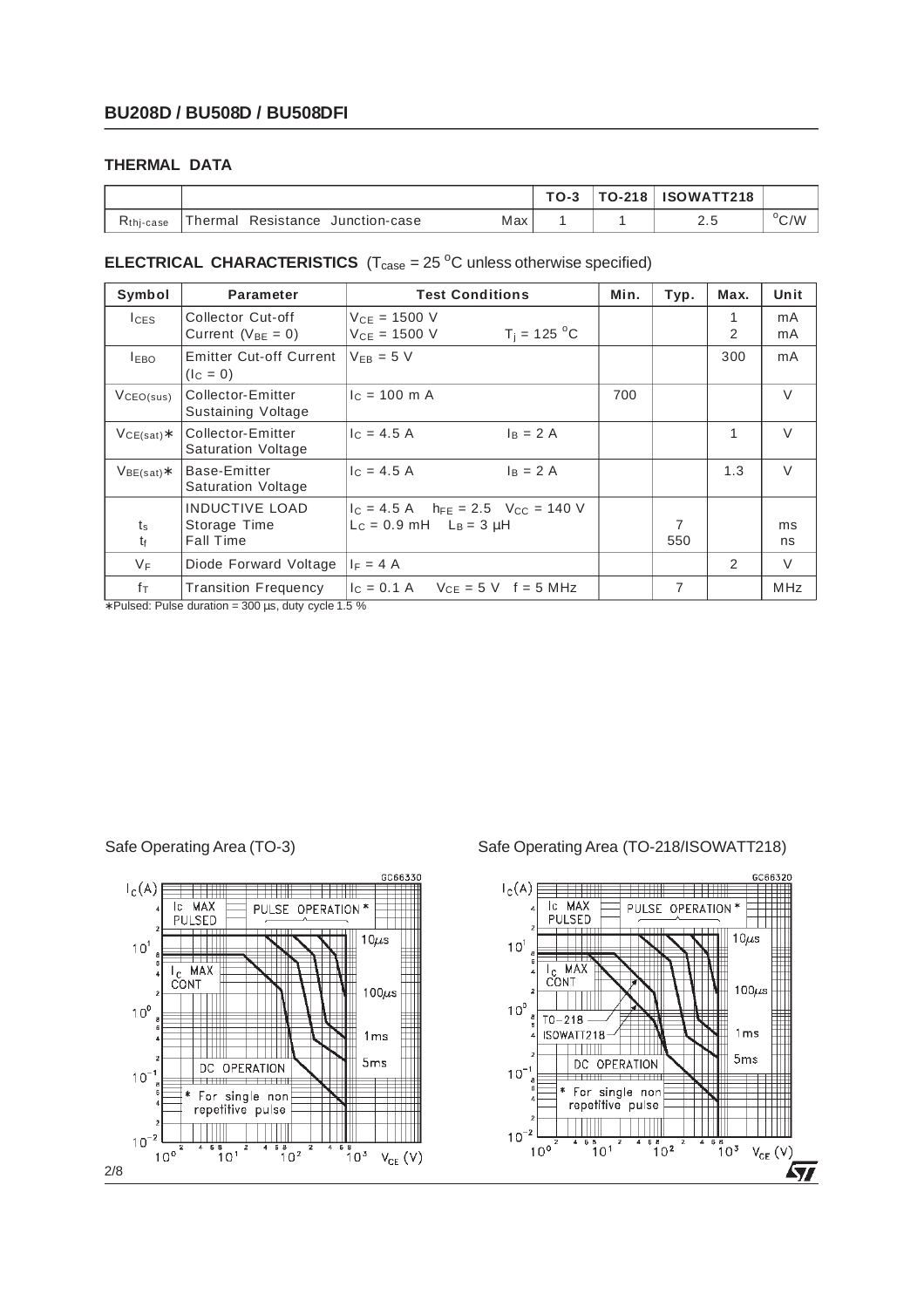#### DC Current Gain



Base Emitter Saturation Voltage



Switching Time Inductive Load (see figure 1)



#### Collector Emitter Saturation Voltage



Switching Time Inductive Load





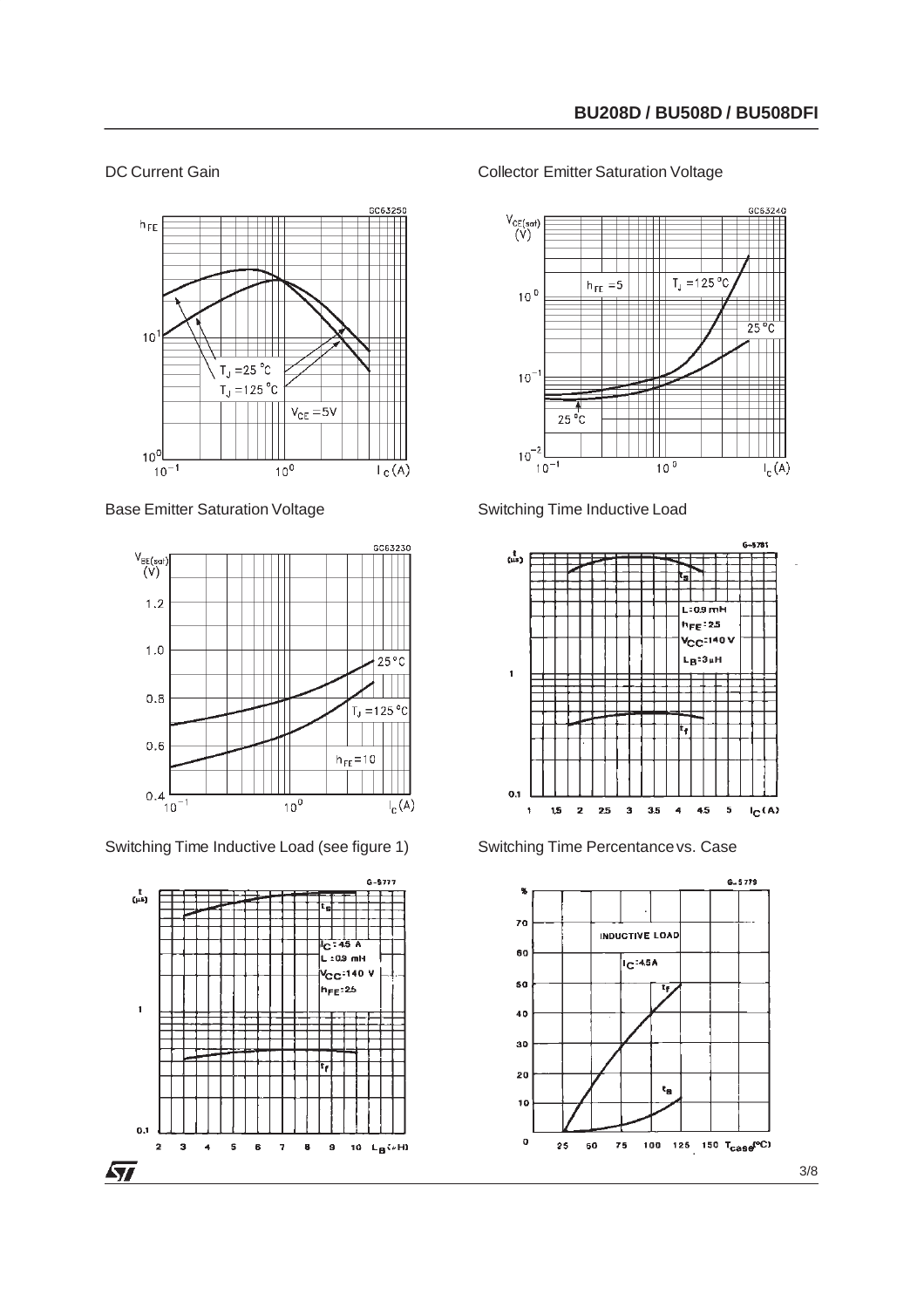**Figure 1:** Inductive Load Switching Test Circuit.



 $\sqrt{M}$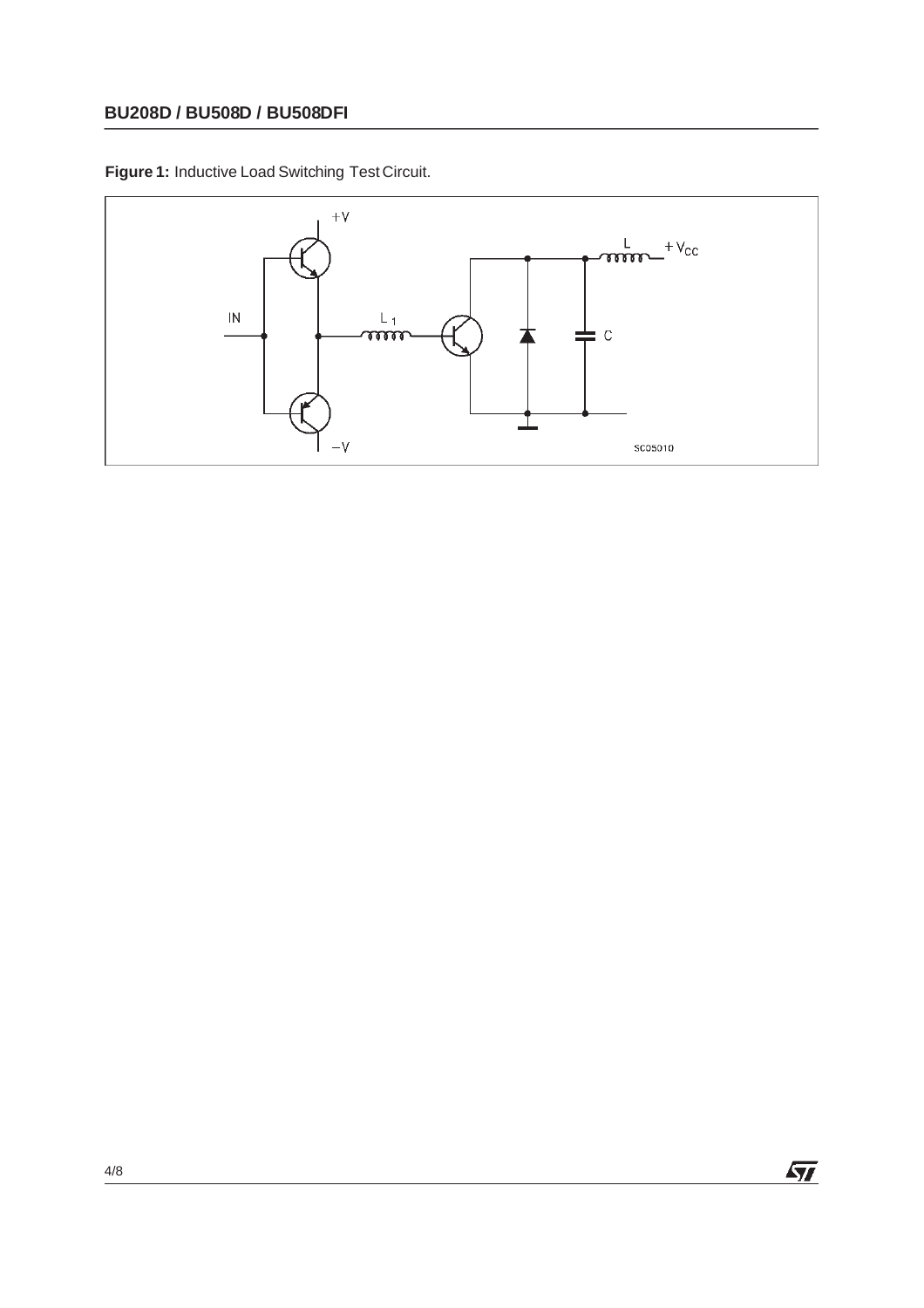| DIM.         | mm    |      |       | inch  |      |       |  |
|--------------|-------|------|-------|-------|------|-------|--|
|              | MIN.  | TYP. | MAX.  | MIN.  | TYP. | MAX.  |  |
| Α            | 11.00 |      | 13.10 | 0.433 |      | 0.516 |  |
| $\sf B$      | 0.97  |      | 1.15  | 0.038 |      | 0.045 |  |
| $\mathsf C$  | 1.50  |      | 1.65  | 0.059 |      | 0.065 |  |
| D            | 8.32  |      | 8.92  | 0.327 |      | 0.351 |  |
| E            | 19.00 |      | 20.00 | 0.748 |      | 0.787 |  |
| G            | 10.70 |      | 11.10 | 0.421 |      | 0.437 |  |
| $\mathsf{N}$ | 16.50 |      | 17.20 | 0.649 |      | 0.677 |  |
| $\sf P$      | 25.00 |      | 26.00 | 0.984 |      | 1.023 |  |
| ${\sf R}$    | 4.00  |      | 4.09  | 0.157 |      | 0.161 |  |
| $\cup$       | 38.50 |      | 39.30 | 1.515 |      | 1.547 |  |
| $\vee$       | 30.00 |      | 30.30 | 1.187 |      | 1.193 |  |

## **TO-3 MECHANICAL DATA**

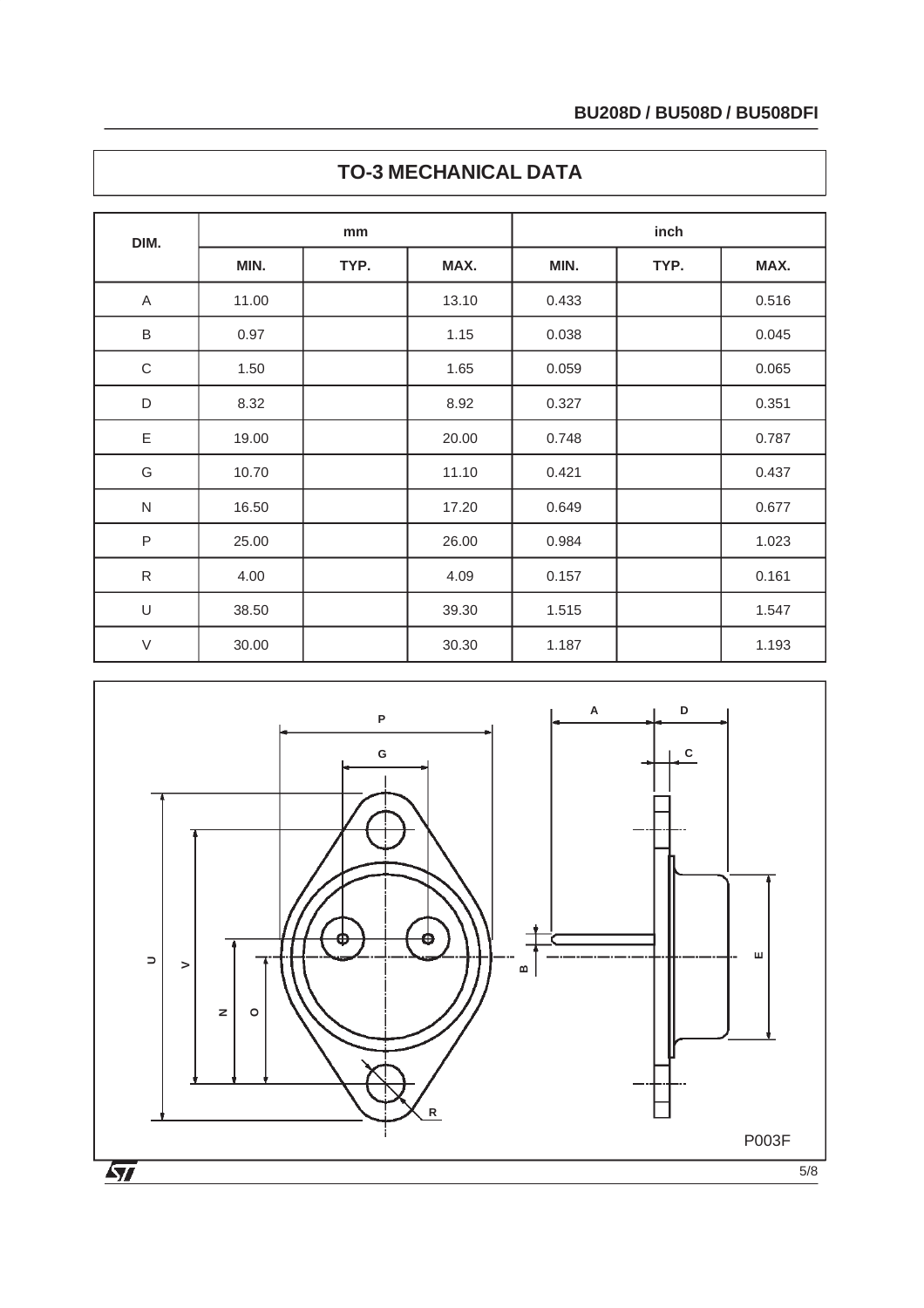| DIM.                      | mm                |      |      | inch                     |       |       |  |
|---------------------------|-------------------|------|------|--------------------------|-------|-------|--|
|                           | MIN.              | TYP. | MAX. | MIN.                     | TYP.  | MAX.  |  |
| A                         | 4.7               |      | 4.9  | 0.185                    |       | 0.193 |  |
| $\mathsf C$               | 1.17              |      | 1.37 | 0.046                    |       | 0.054 |  |
| D                         |                   | 2.5  |      |                          | 0.098 |       |  |
| Ε                         | 0.5               |      | 0.78 | 0.019                    |       | 0.030 |  |
| F                         | 1.1               |      | 1.3  | 0.043                    |       | 0.051 |  |
| G                         | 10.8              |      | 11.1 | 0.425                    |       | 0.437 |  |
| $\boldsymbol{\mathsf{H}}$ | 14.7              |      | 15.2 | 0.578                    |       | 0.598 |  |
| L2                        | —                 |      | 16.2 | $\overline{\phantom{m}}$ |       | 0.637 |  |
| L3                        |                   | 18   |      |                          | 0.708 |       |  |
| L <sub>5</sub>            | 3.95              |      | 4.15 | 0.155                    |       | 0.163 |  |
| L <sub>6</sub>            |                   | 31   |      |                          | 1.220 |       |  |
| ${\sf R}$                 | $\qquad \qquad -$ |      | 12.2 | —                        |       | 0.480 |  |
| Ø                         | $\overline{4}$    |      | 4.1  | 0.157                    |       | 0.161 |  |





6/8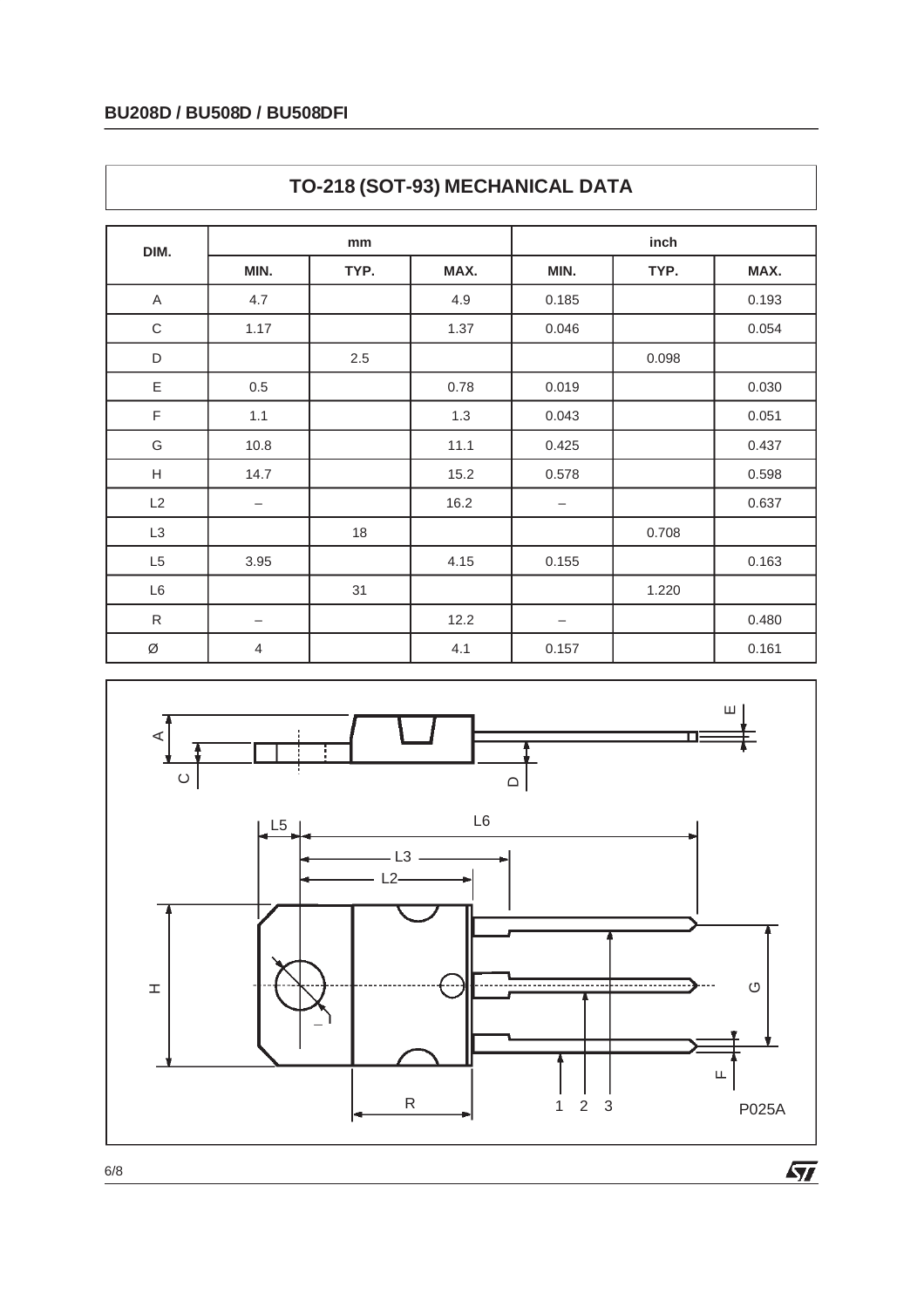| DIM.           | mm    |      |       | inch  |       |       |  |
|----------------|-------|------|-------|-------|-------|-------|--|
|                | MIN.  | TYP. | MAX.  | MIN.  | TYP.  | MAX.  |  |
| A              | 5.35  |      | 5.65  | 0.210 |       | 0.222 |  |
| C              | 3.3   |      | 3.8   | 0.130 |       | 0.149 |  |
| D              | 2.9   |      | 3.1   | 0.114 |       | 0.122 |  |
| D <sub>1</sub> | 1.88  |      | 2.08  | 0.074 |       | 0.081 |  |
| E              | 0.75  |      | 1     | 0.029 |       | 0.039 |  |
| F              | 1.05  |      | 1.25  | 0.041 |       | 0.049 |  |
| G              | 10.8  |      | 11.2  | 0.425 |       | 0.441 |  |
| H              | 15.8  |      | 16.2  | 0.622 |       | 0.637 |  |
| L1             | 20.8  |      | 21.2  | 0.818 |       | 0.834 |  |
| L2             | 19.1  |      | 19.9  | 0.752 |       | 0.783 |  |
| L <sub>3</sub> | 22.8  |      | 23.6  | 0.897 |       | 0.929 |  |
| L4             | 40.5  |      | 42.5  | 1.594 |       | 1.673 |  |
| L <sub>5</sub> | 4.85  |      | 5.25  | 0.190 |       | 0.206 |  |
| L <sub>6</sub> | 20.25 |      | 20.75 | 0.797 |       | 0.817 |  |
| M              | 3.5   |      | 3.7   | 0.137 |       | 0.145 |  |
| N              | 2.1   |      | 2.3   | 0.082 |       | 0.090 |  |
| U              |       | 4.6  |       |       | 0.181 |       |  |

## **ISOWATT218 MECHANICAL DATA**



7/8